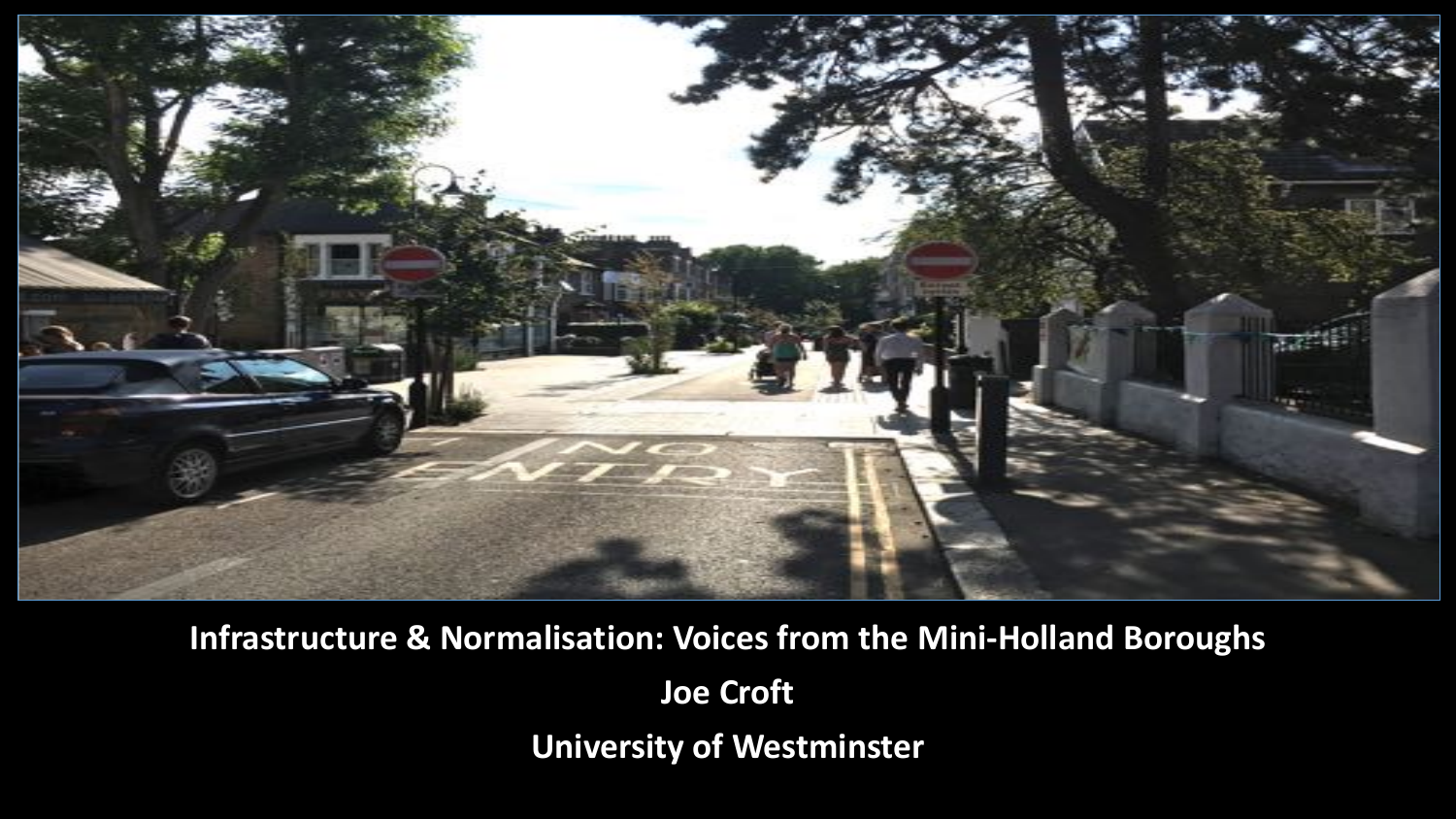

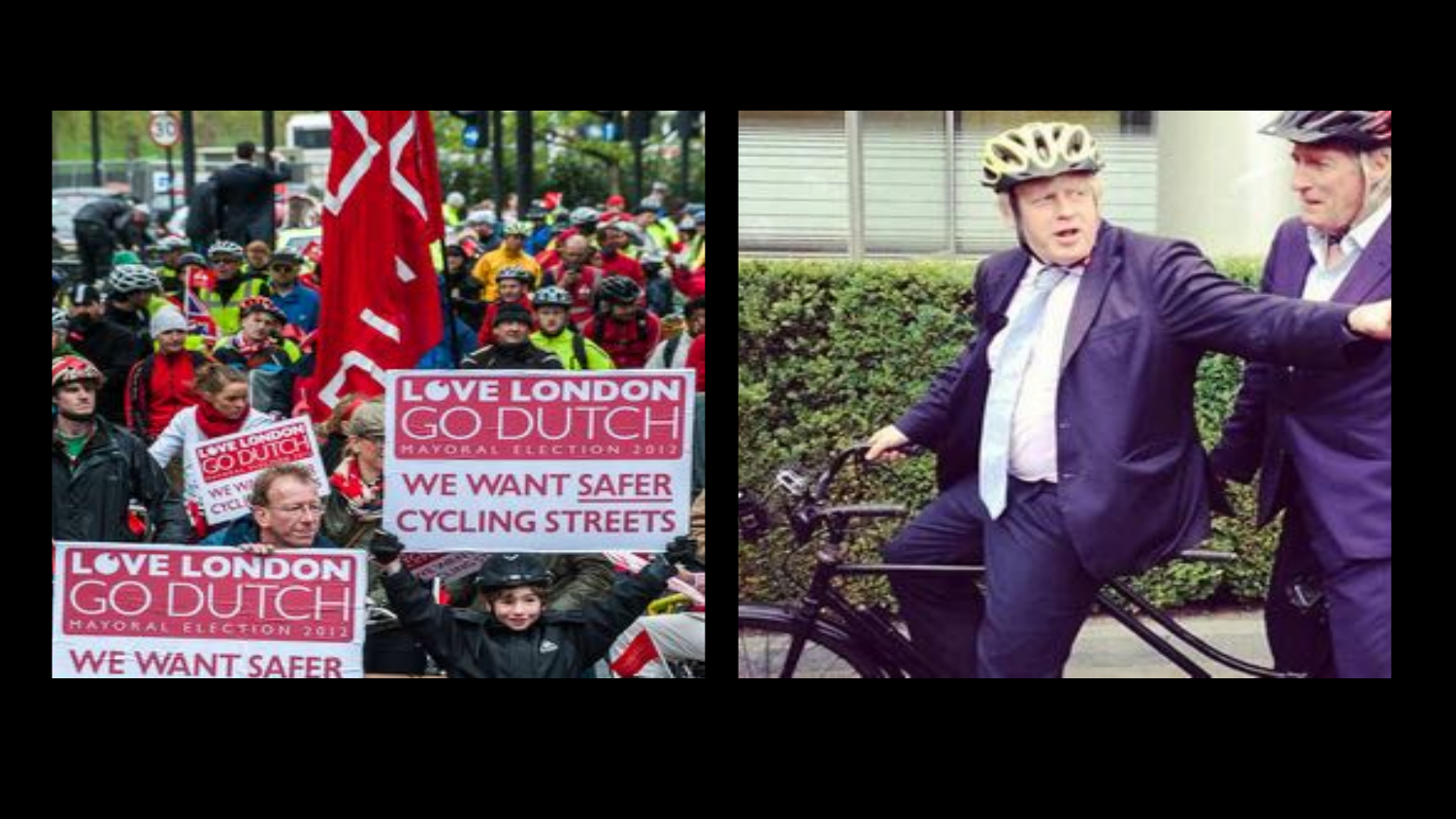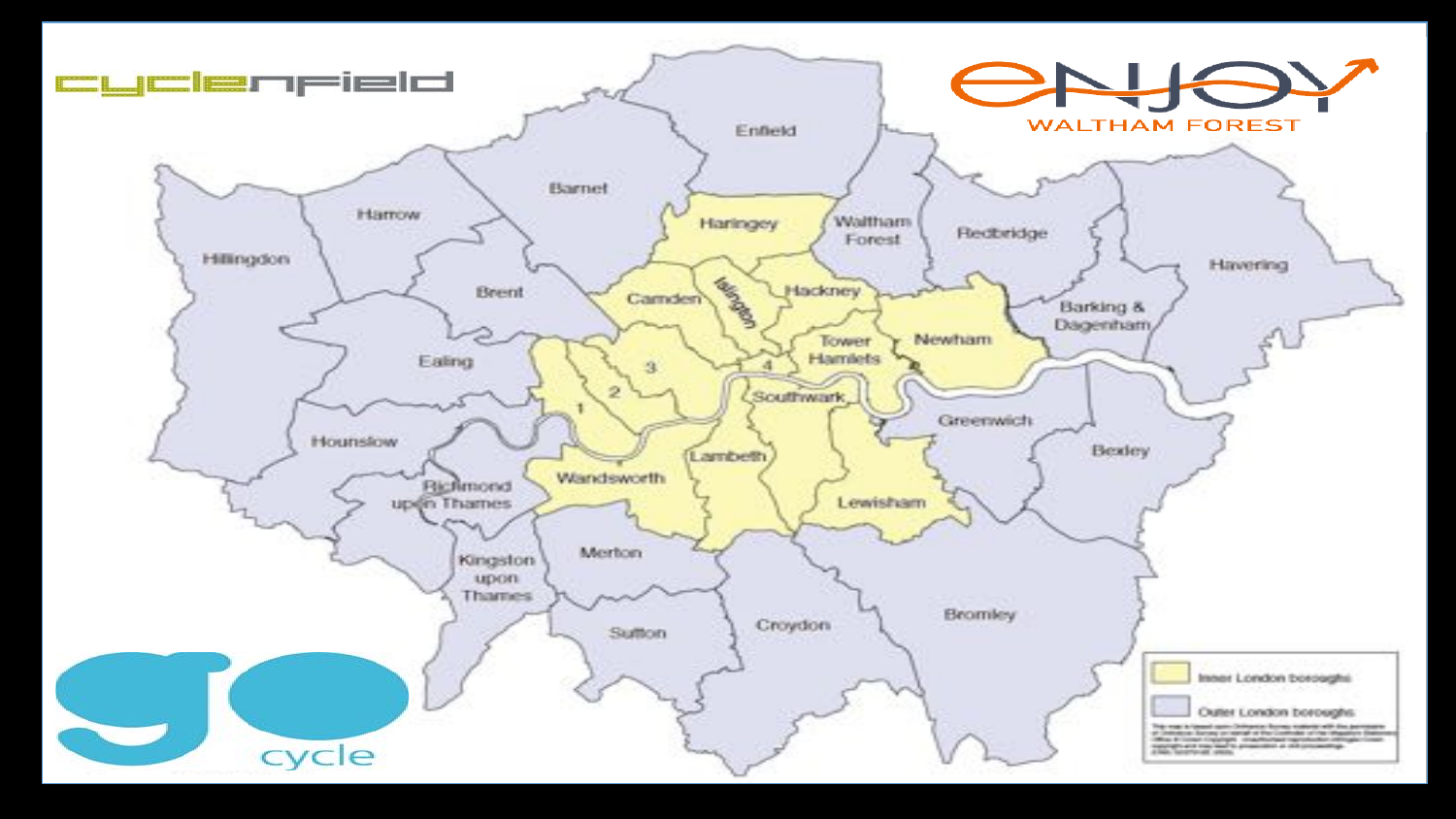## **Mini-Holland is over a third complete….**

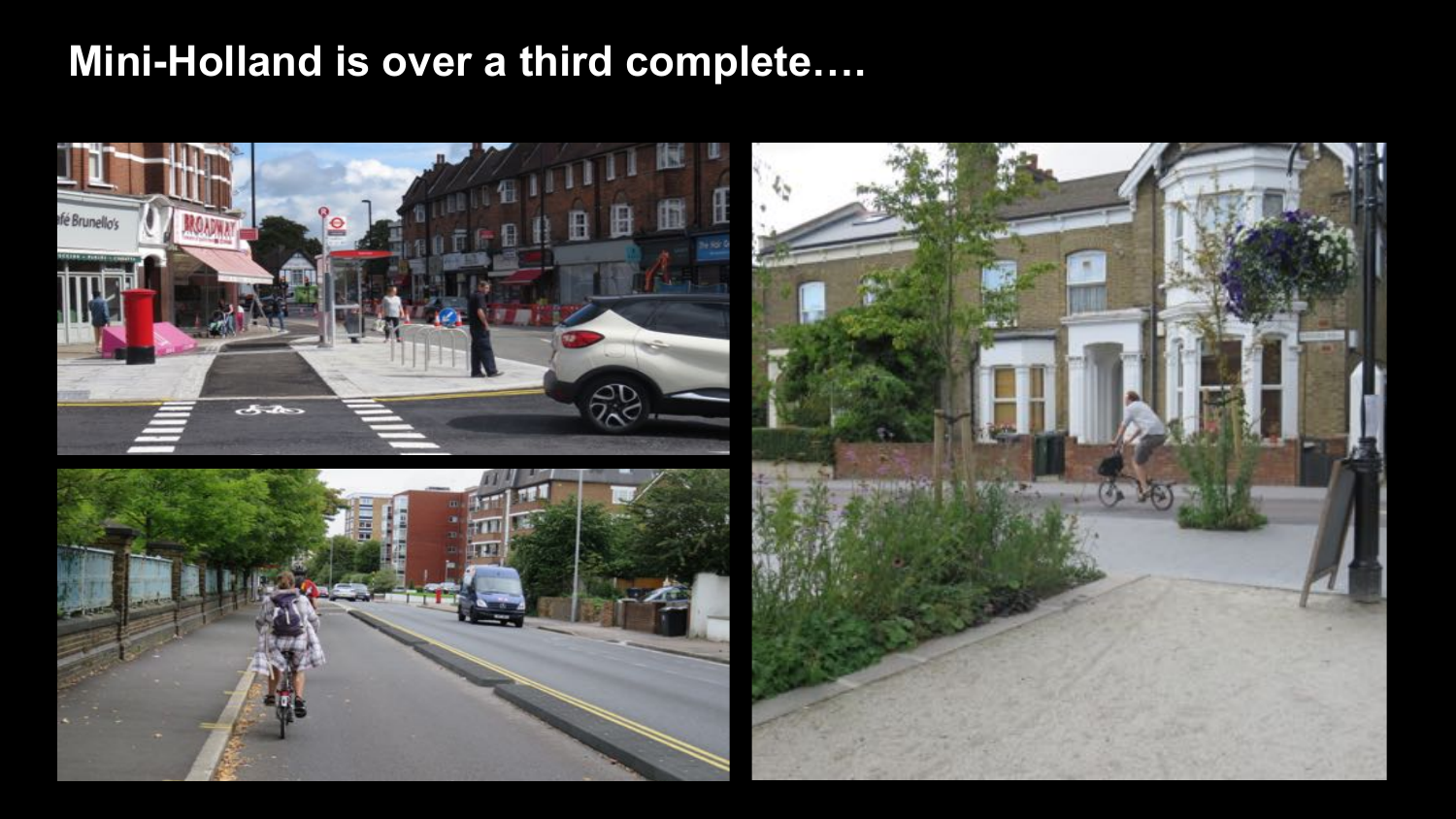- Thoughts, perceptions and attitudes to Mini-Holland.
- 10 semi-structured interviews. 11 participants.

| Participant     | Borough      | Sex                                                                                                        | Age *           | Interviewed                   | Length (Mins)                 | Commute      | Cyclist type                 | Car owner |
|-----------------|--------------|------------------------------------------------------------------------------------------------------------|-----------------|-------------------------------|-------------------------------|--------------|------------------------------|-----------|
| $\mathbf{1}$    | <b>WF</b>    | $\mathsf F$                                                                                                | 40s             | Work place                    | 22                            | Train / Tube | Leisure                      | Υ         |
| $\overline{2}$  | <b>WF</b>    | $\mathsf{M}% _{T}=\mathsf{M}_{T}\!\left( a,b\right) ,\ \mathsf{M}_{T}=\mathsf{M}_{T}\!\left( a,b\right) ,$ | Mid             | Café                          | 40                            | Cycle        | Utility & Leisure            | Y         |
| $\,8\,$         | <b>WF</b>    | M                                                                                                          | 30 <sub>s</sub> | Home                          | 35                            | Cycle        | Utility & Leisure            | Y         |
| 11              | <b>WF</b>    | F                                                                                                          | Mid             | Café                          | 66                            | Tube         | Leisure                      | Υ         |
| 11 <sub>b</sub> | <b>WF</b>    | M                                                                                                          | Mid             | $\mathbf{H}^{\top}\mathbf{H}$ | $\mathbf{H}^{\top}\mathbf{H}$ | Cycle        | <b>Utility &amp; Leisure</b> | Y         |
| 12              | <b>WF</b>    | F                                                                                                          | Mid             | Home                          | 45                            | Tube         | Non                          | Y         |
| $\overline{4}$  | $\mathsf{E}$ | M                                                                                                          | Mid             | Café                          | 35                            | Walk         | Non                          | Y         |
| $\overline{7}$  | $\mathsf{E}$ | $\mathsf{M}% _{T}=\mathsf{M}_{T}\!\left( a,b\right) ,\ \mathsf{M}_{T}=\mathsf{M}_{T}\!\left( a,b\right) ,$ | Retired         | Café                          | 57                            | Non          | Leisure                      | Y         |
| 9               | $\mathsf E$  | F                                                                                                          | Mid             | Café                          | 48                            | Train / Tube | Non                          | Υ         |
| 5               | $\mathsf K$  | M                                                                                                          | 60s             | Café                          | 65                            | Cycle        | Utility & Leisure            | ${\sf N}$ |
| 6               | $\mathsf{K}$ | $\mathsf F$                                                                                                | Mid             | Skype                         | 43                            | <b>Non</b>   | Utility & Leisure            | $\vee$    |

\* As certain ages were unknown a broad classification is provided. 'Mid' refers to midlife stage (30 - 50 approx)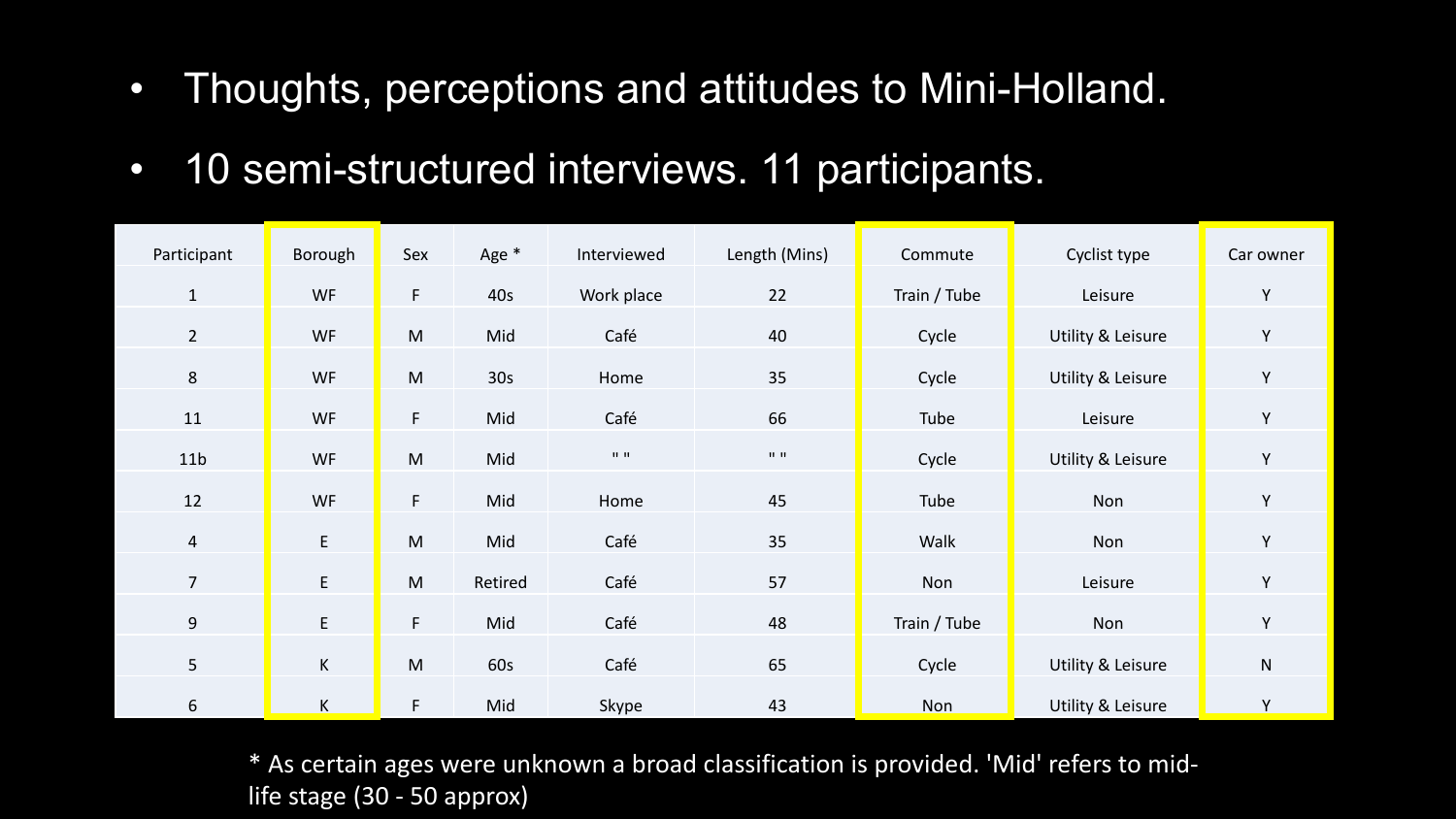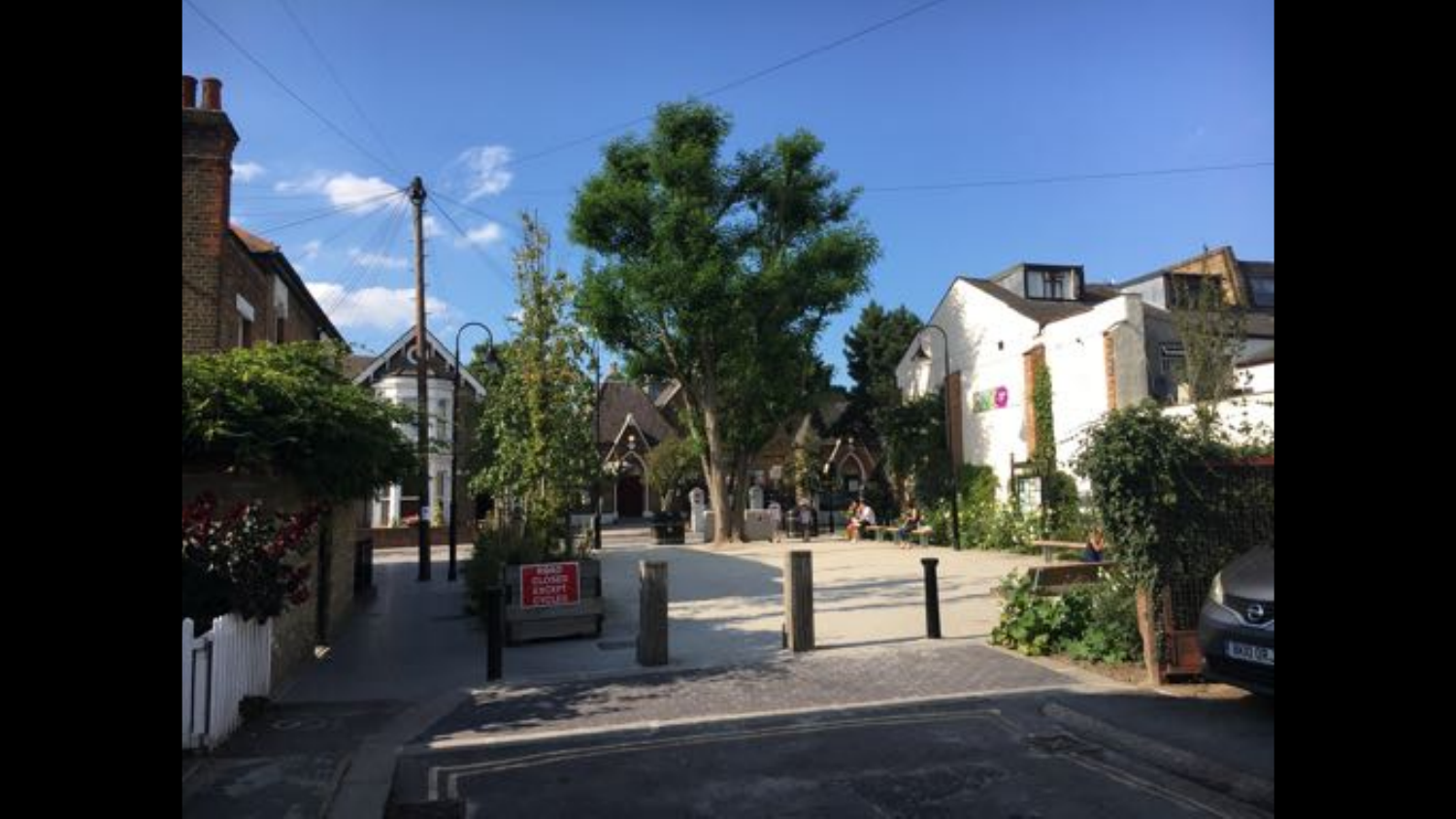*"We've got Mini-Holland here…It's caused massive, practically civil war in the community. People either love it or completely hate it. Nobody is neutral about it".*

(P12, F, WF)

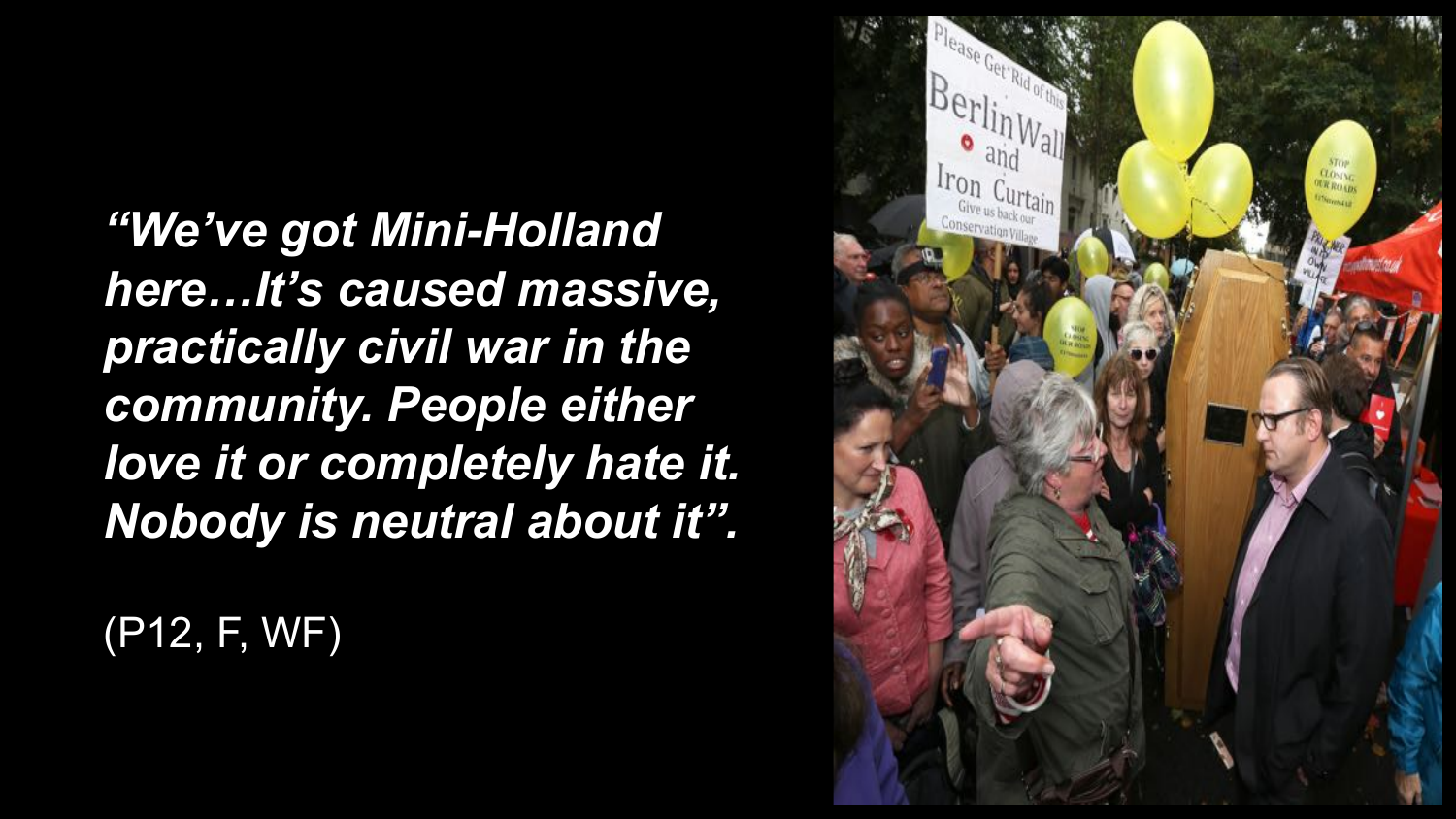*"…The actual carrying out of the*  scheme appears to have caused the *maximum amount of disruption possible".*

(Participant 7, M, Enfield, Retired)

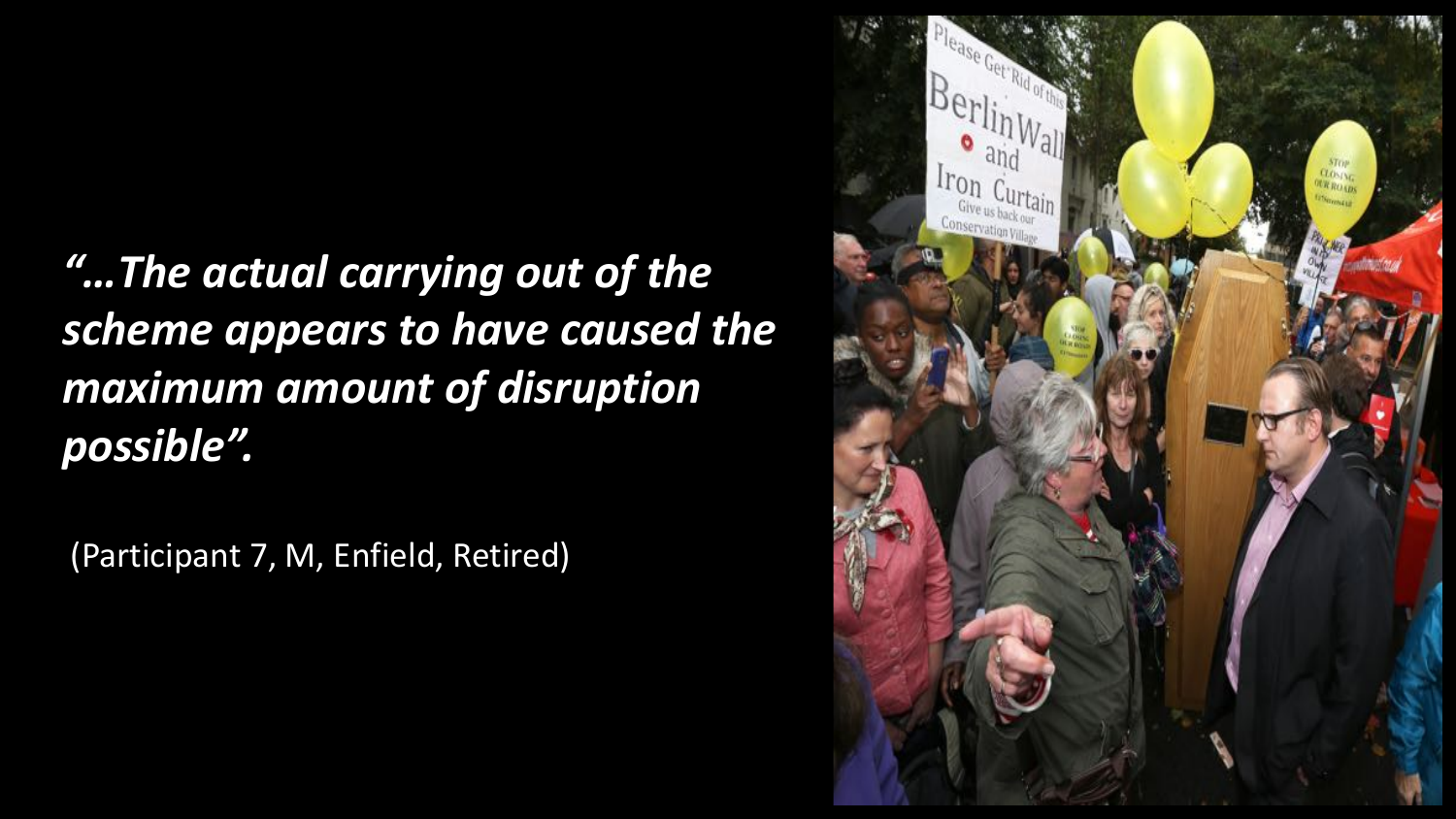

## **Transport in Mini-Holland Boroughs**

- **Public transport improvement**
- **"Awful lot more cyclists". (P7, M, Enfield)**
- **Sense cycling is logical and legitimate**

*"For the first time there was an entire column about cycling and there was no but in the article. It was all positive".* (P2, M, WF)

*"To avoid the crush and the Victoria line at 8am". (P11b, M, WF)*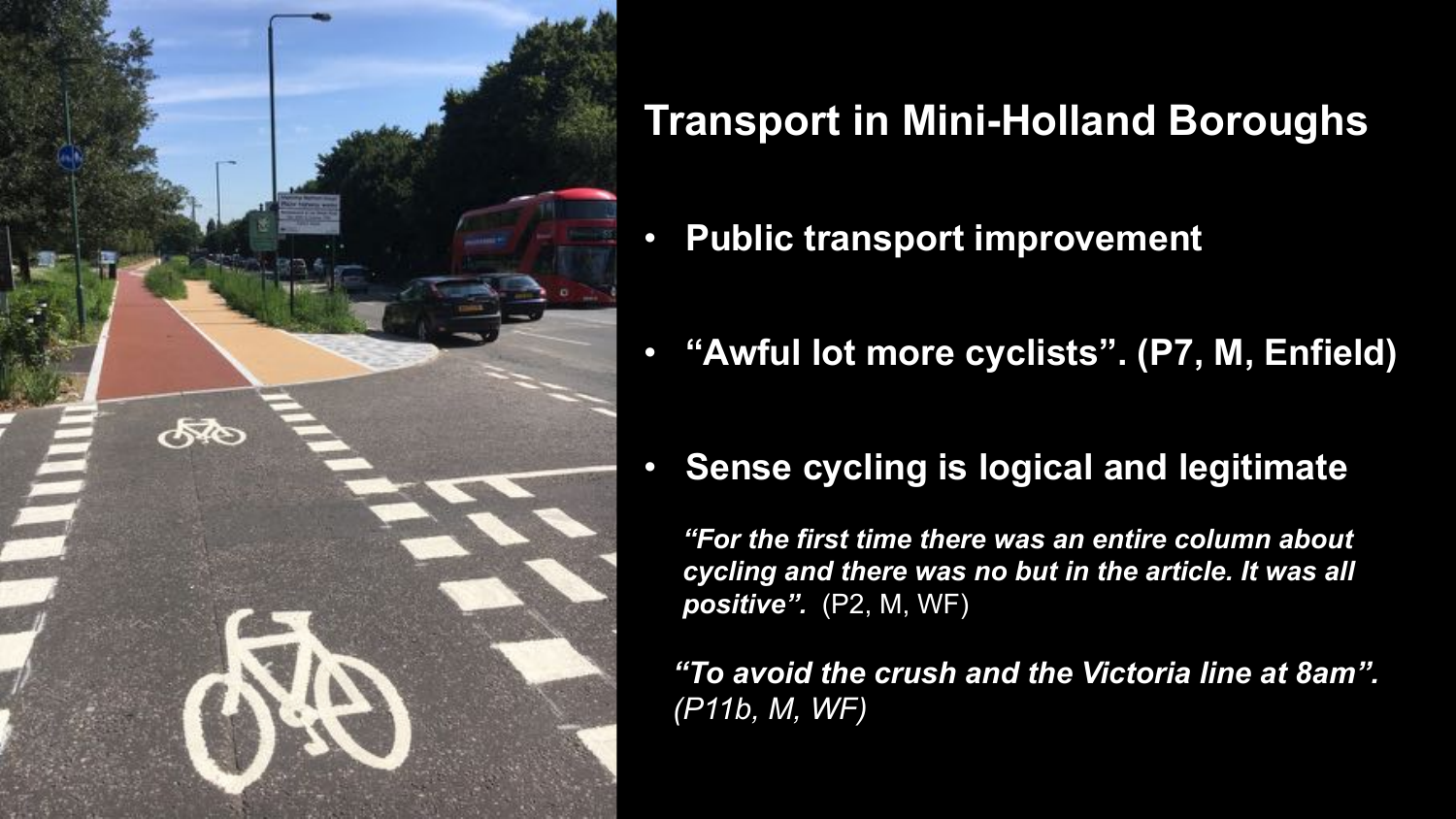### *"…I feel guilty. Yeah, I feel a lot more guilty,*  **every time I turn the engine on".** (P6, Female, Kingston)



Jon Barkalay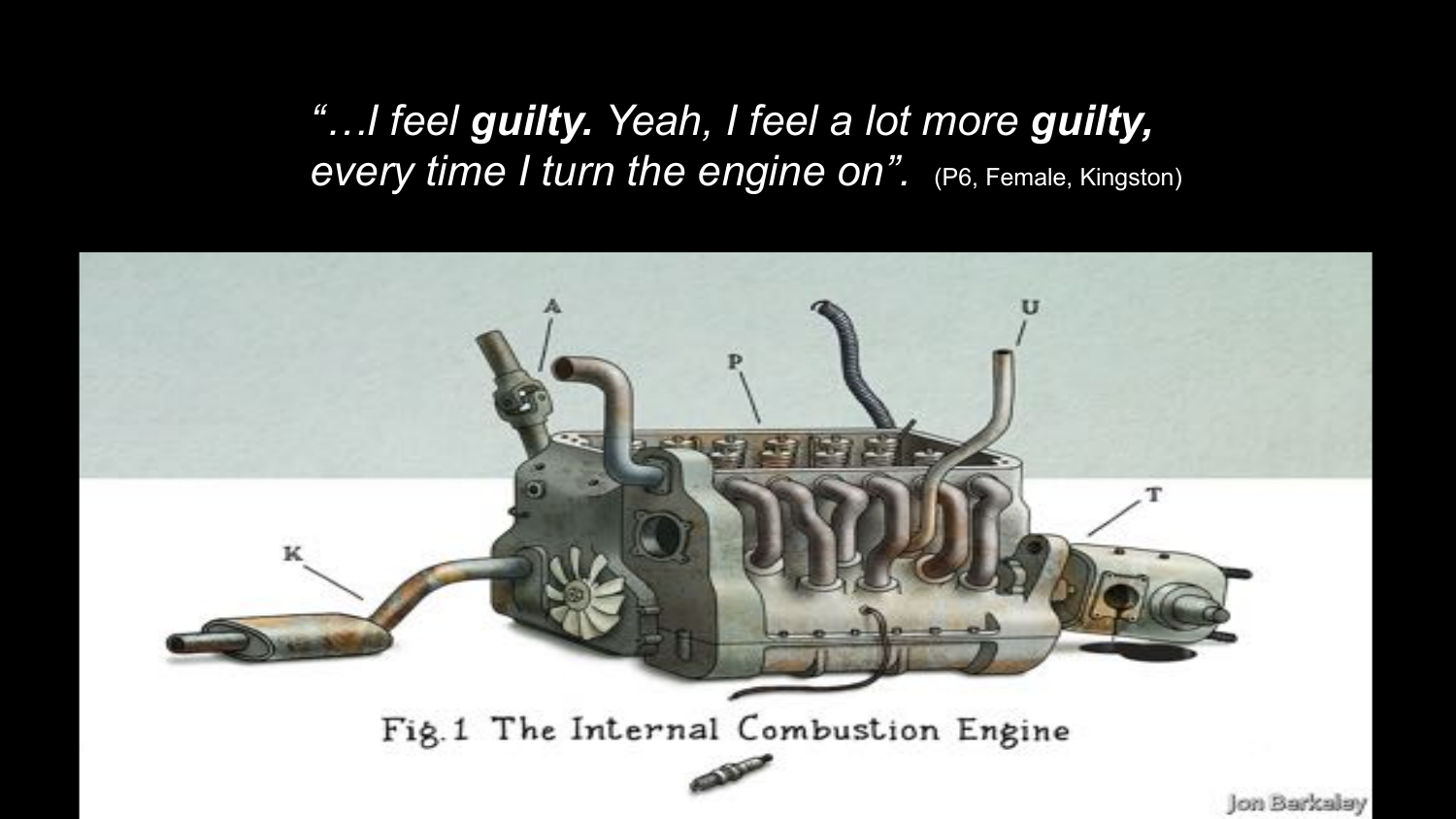## **Who is cycling in Mini-Holland boroughs?**

*"Very slick, cycle gear, cycle shorts, snazzy bike, racing bike….they tend to be the ones that are just about speed."* 

(Participant 12, F, WF)

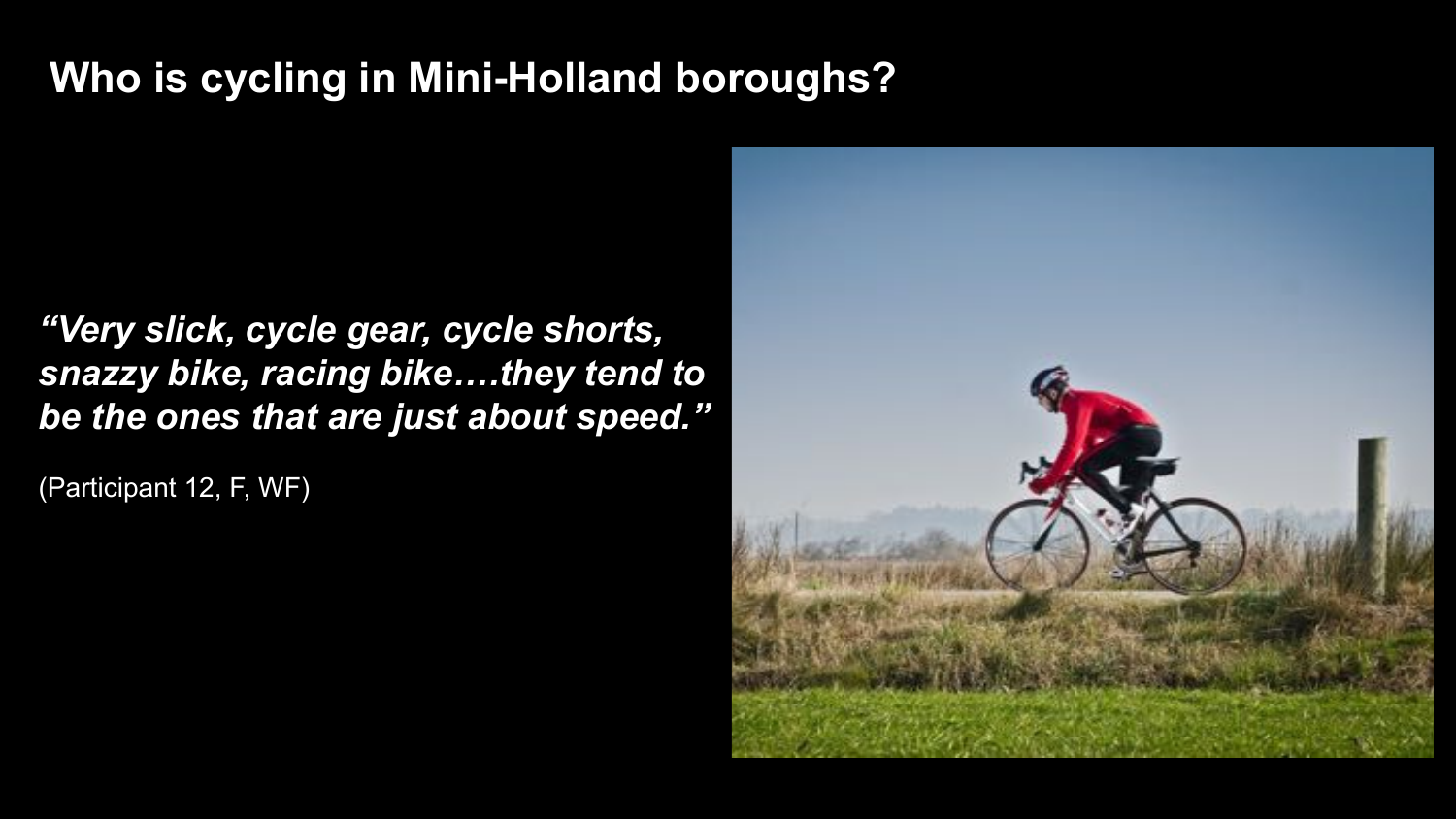## **Who is cycling in Mini-Holland boroughs?**

*"…They've usually got a big massive*  **basket, pannier thing on the front with** flowers in it...usually a toddler clinging on to the back....".

(Participant 12, F, WF)

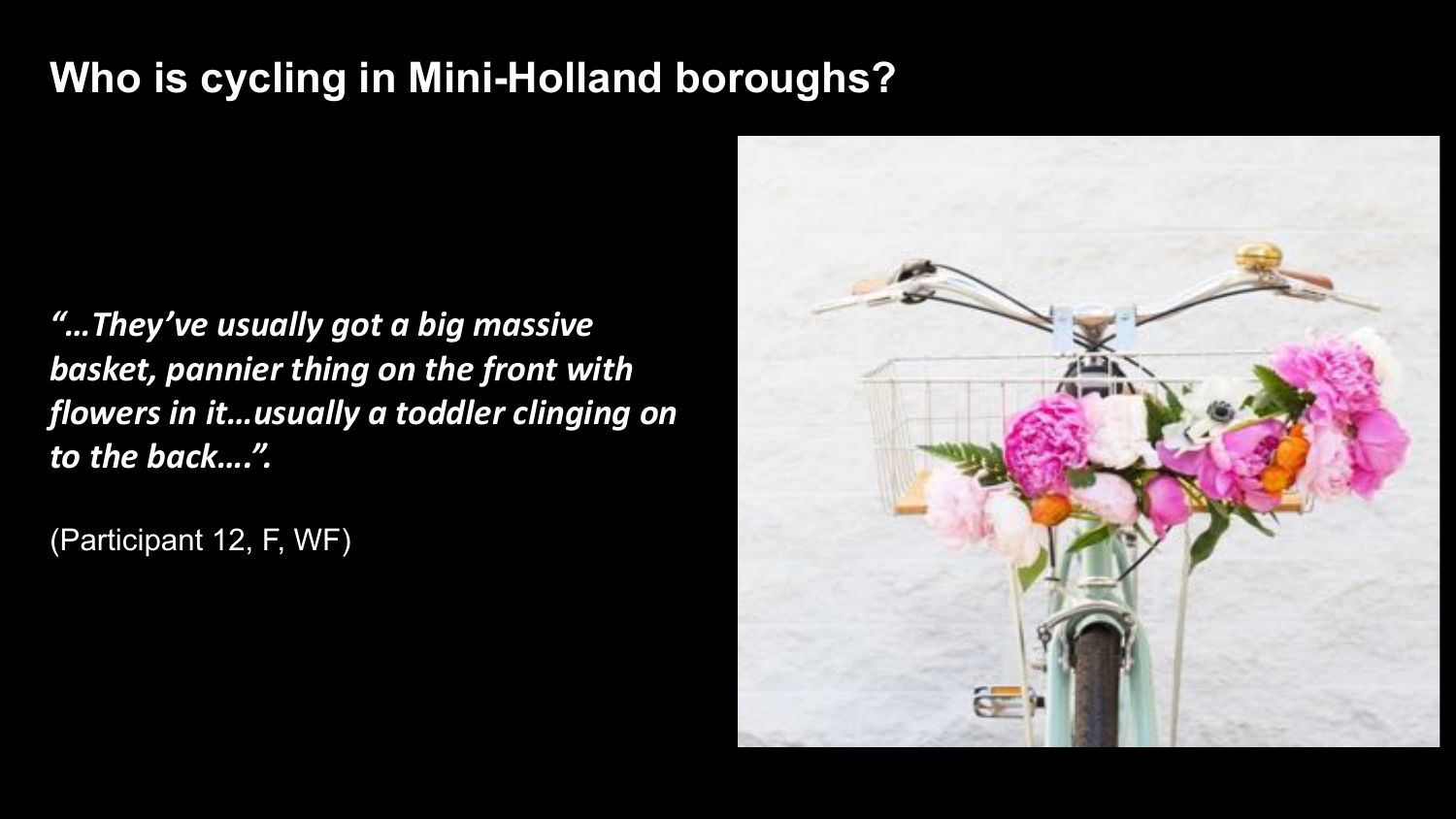## **Who is cycling in Mini-Holland boroughs?**

#### *"Hipster Fixies who are heading for a*  pizza or a craft beer".

(Participant 2, M, WF)

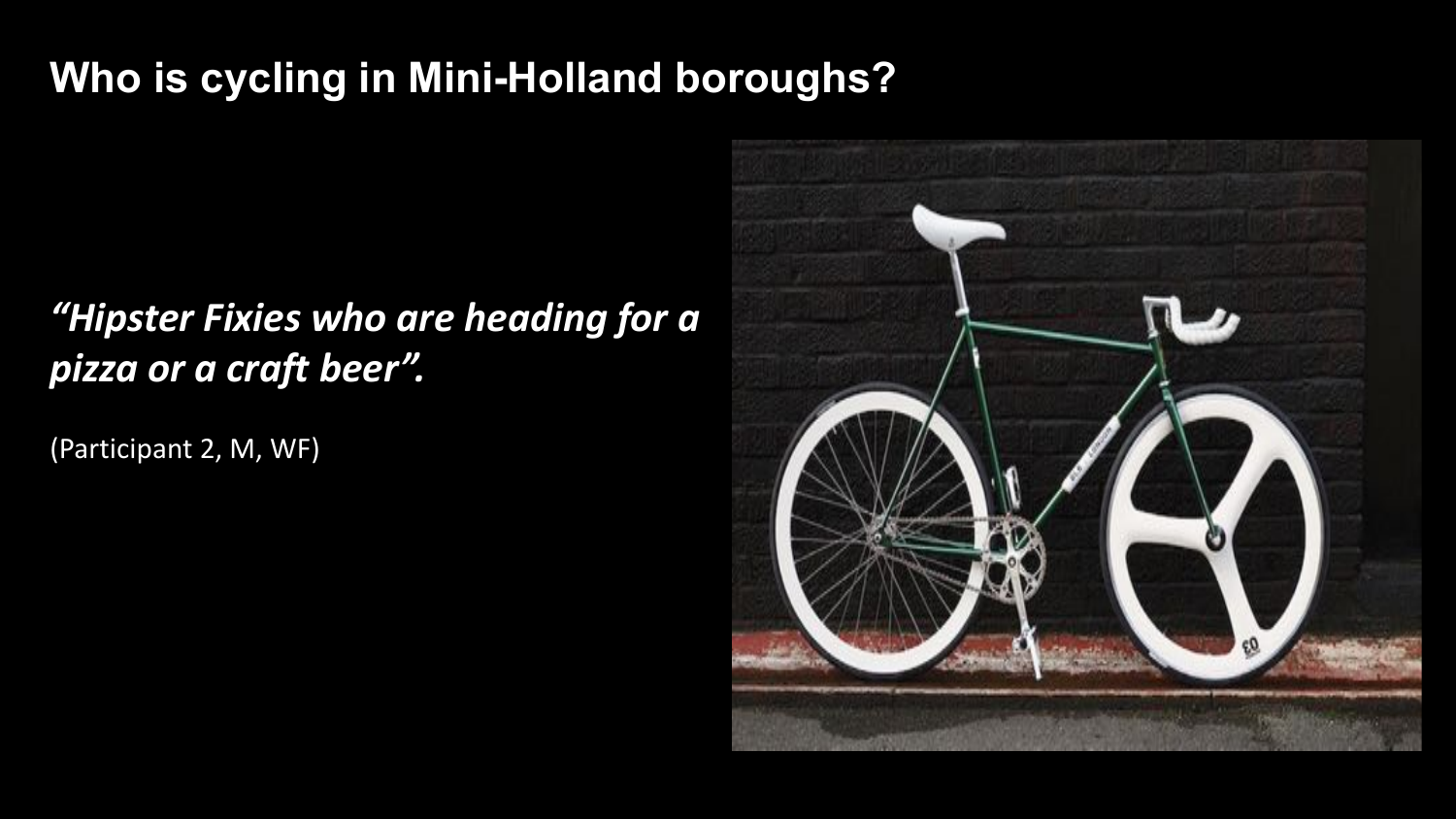

#### Behaviour change...?

• **Waltham Forest:**

*"More stick than carrot….it is so hard to drive around that people have finally twigged that it's not worth it…".*  (Participant 2, M, WF)

#### *"Do I want to sit in the Sunday traffic to get to my mate's house?"*

(Participant 11b, M, WF)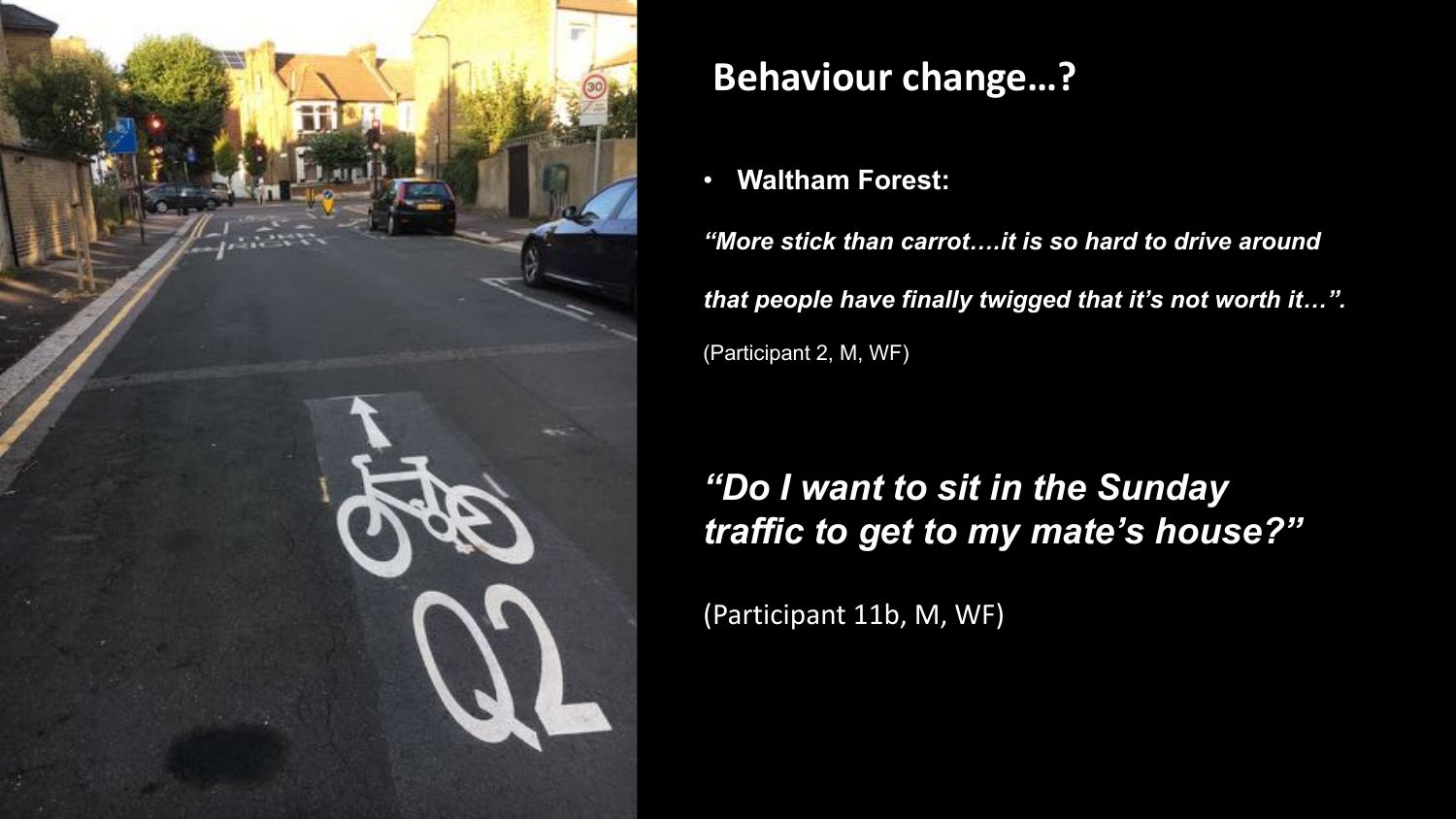## Not just about the bike....

*"I walk my kids the back ways. It's quieter,*  safer......one uses a scooter and I'm not panicking about him going out on the road and hitting a van piling through...".

(Participant 8, M, WF, 30s)

"I'm so envious..." (P12, F, WF)

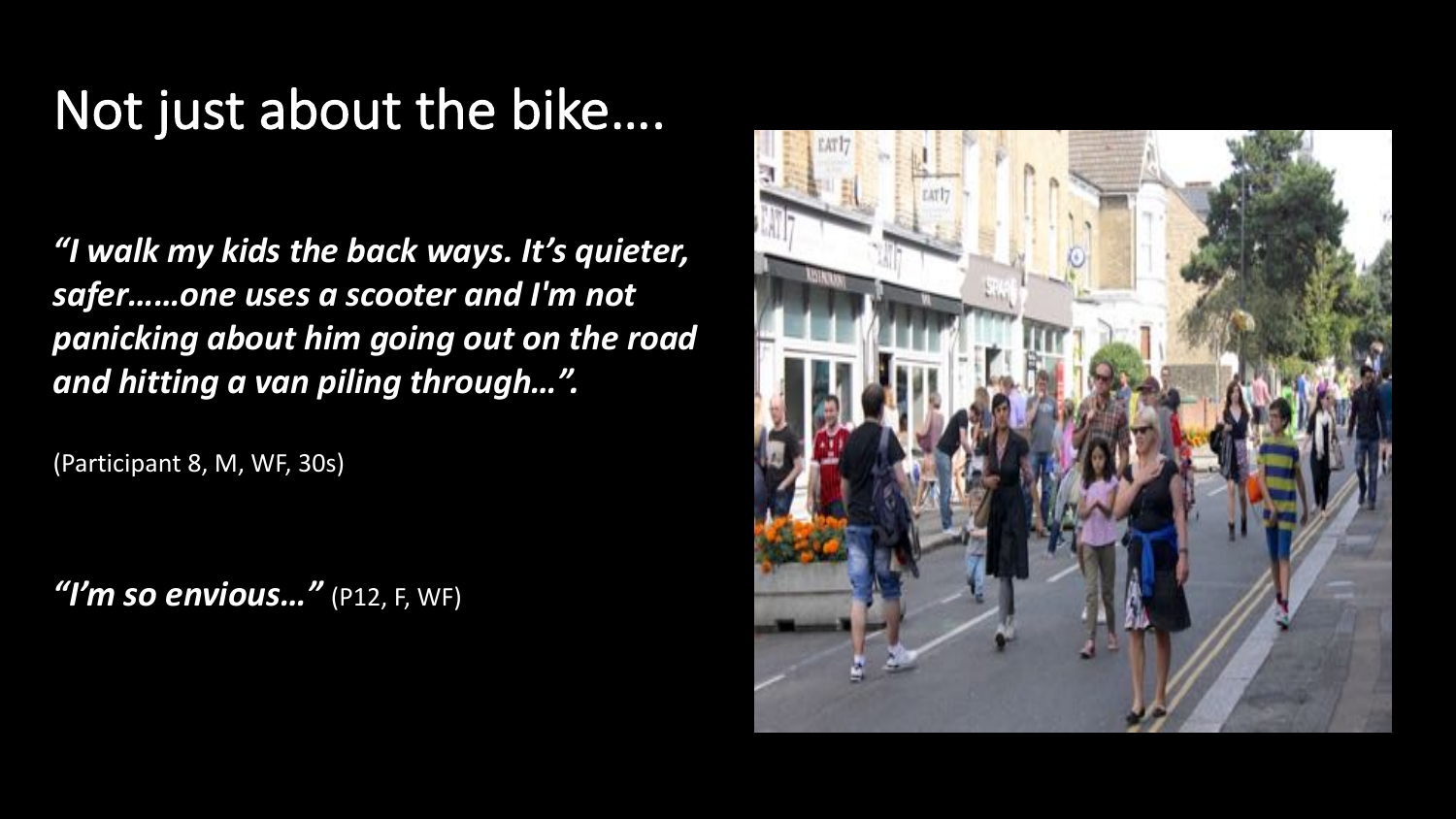

# **Barriers to cycling**

*"To me it's a safety issue. I don't feel*  safe on London's roads...". (P11, F, WF)

*"…When Mini-Holland first arrived we did think…oh, would they be able to cycle everywhere? And then the second they left the house, I was convinced they were going to be flattened". (P12, F, WF)*

*"When I have cycled, it's felt a lot more dangerous than living in Oxford".*  (P4, M, Enfield)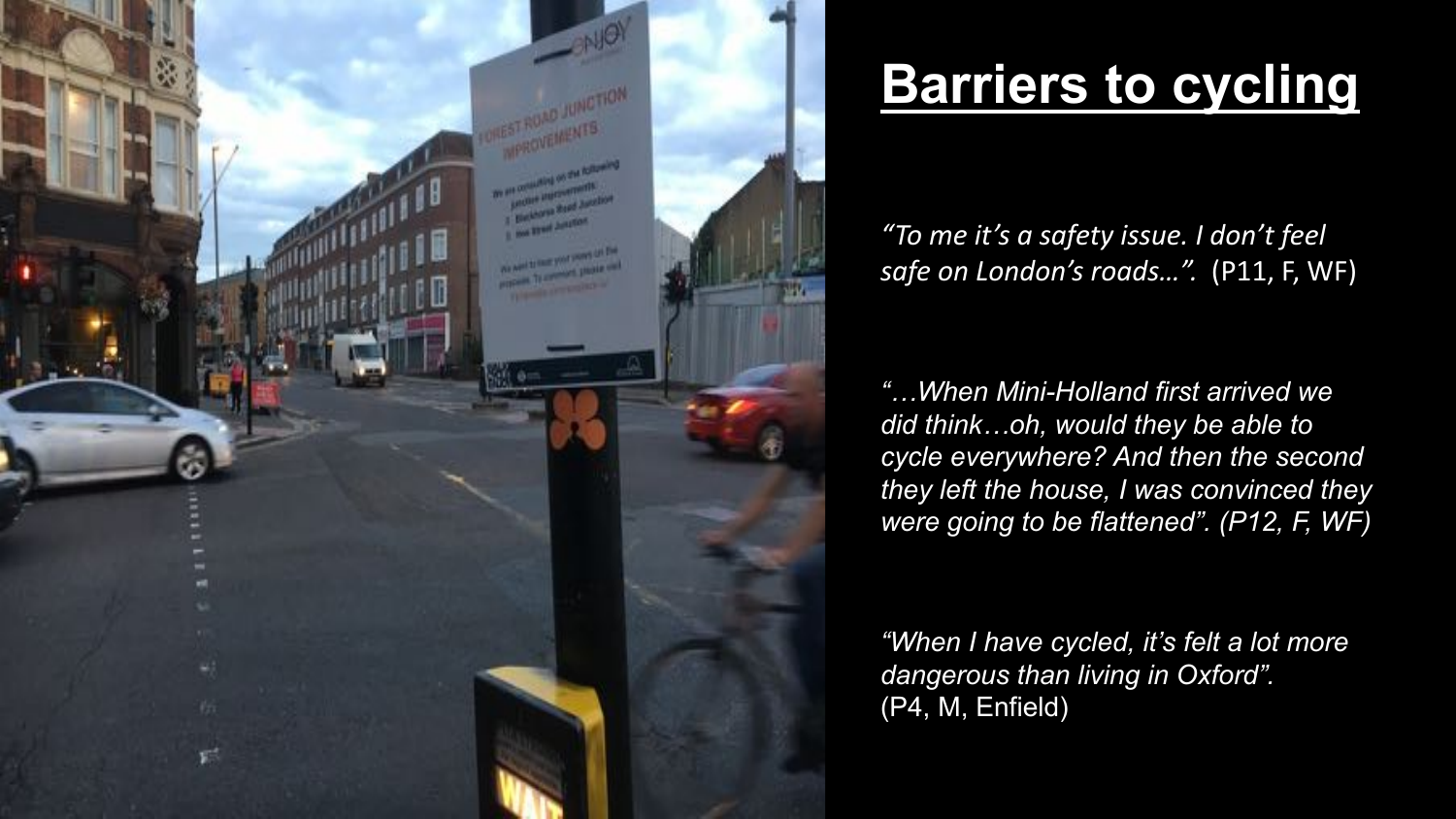## **Ethnicity and exclusion**

*"I think minorities you don't tend*  to see...cycling in this borough is *quite a white middle class thing".*  (Participant 8, M, WF, 30s)

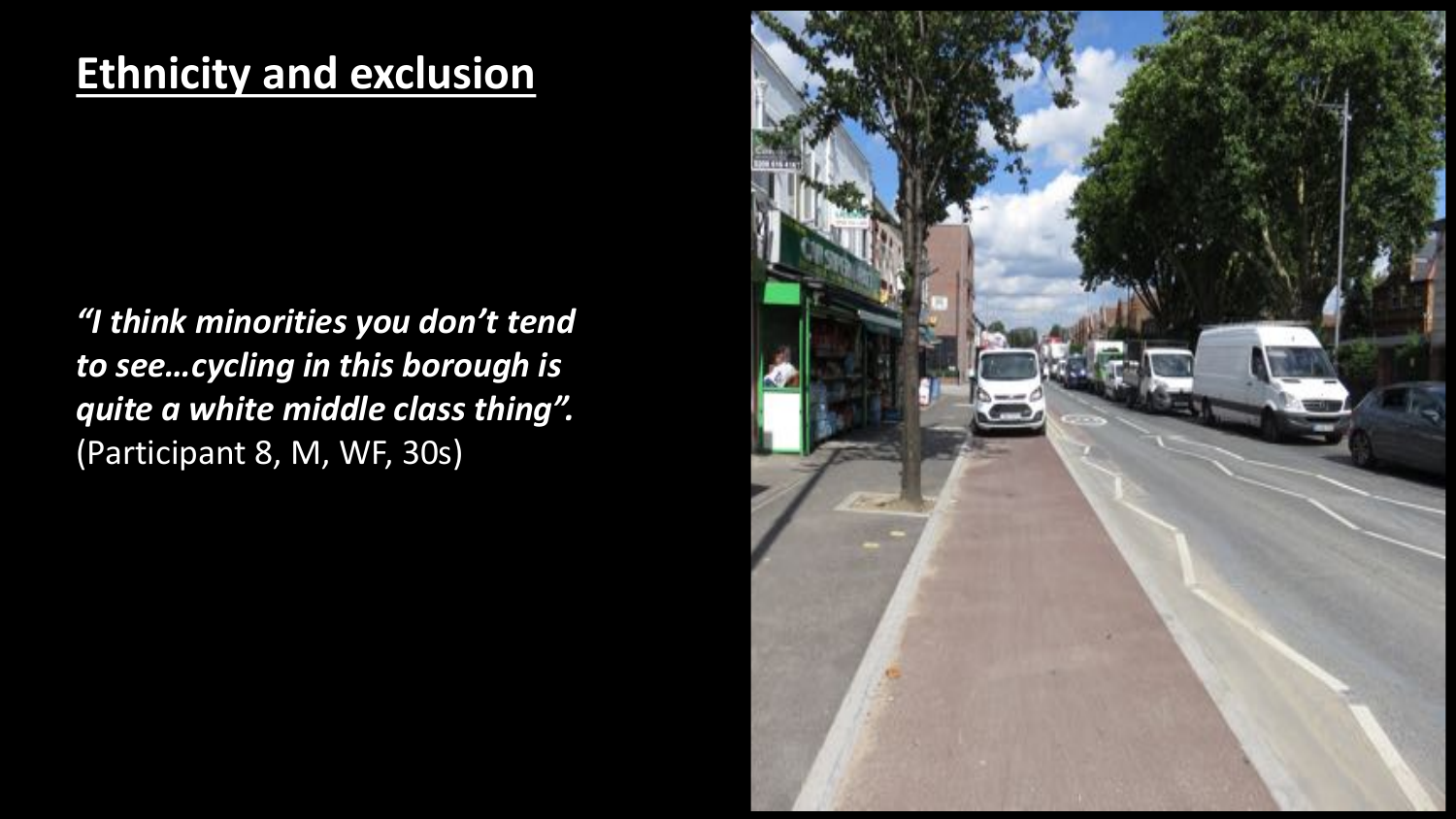## **Future of MHP**

- WF: Sense of transport behaviour change and potential near market conversion
- Enfield may take more time especially in the North of the borough owing to proximity and culture. Kingston perception of higher cycling levels.

• Cycling seen perceived as 'white, middle-class' activity. More research required.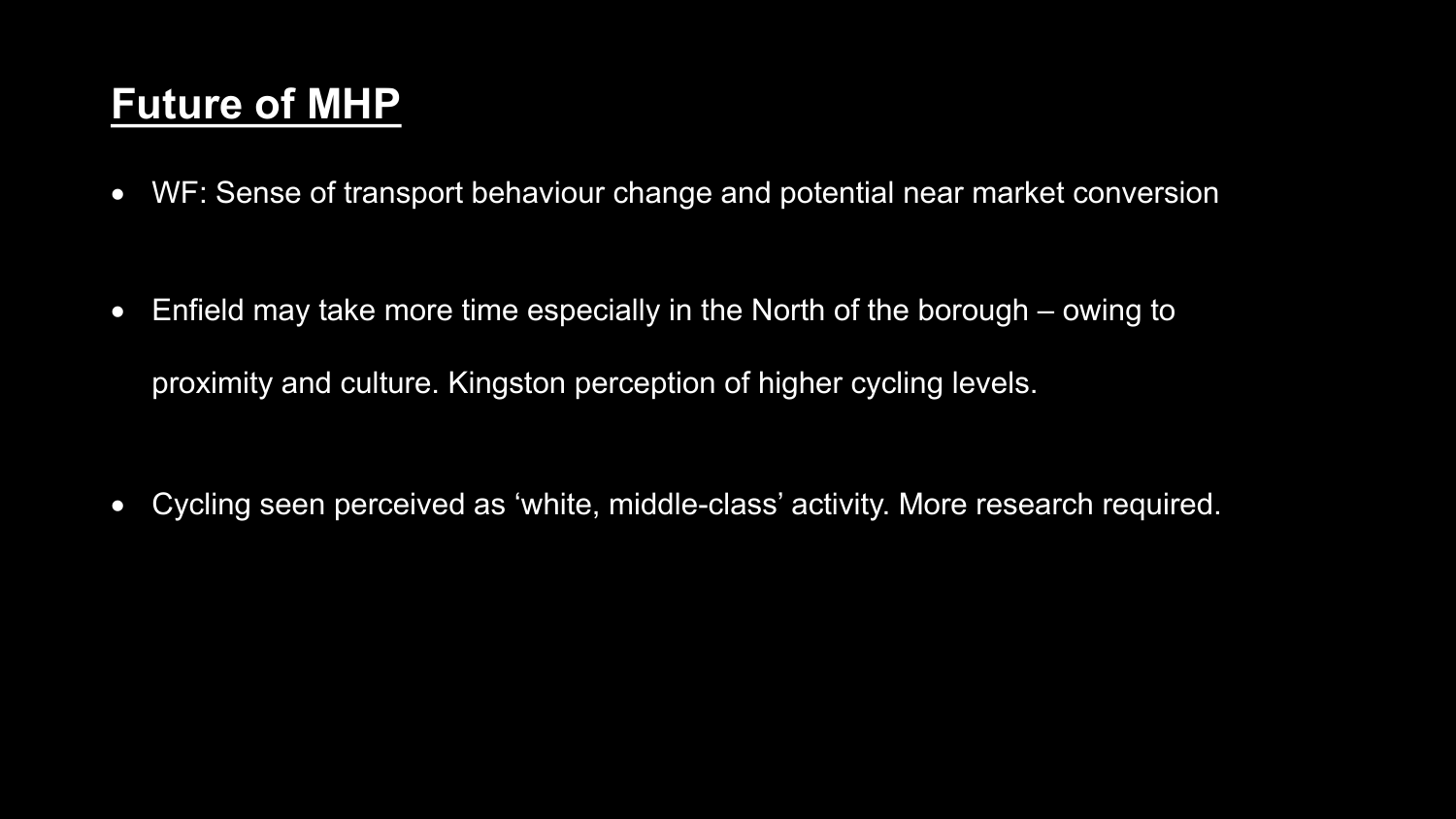